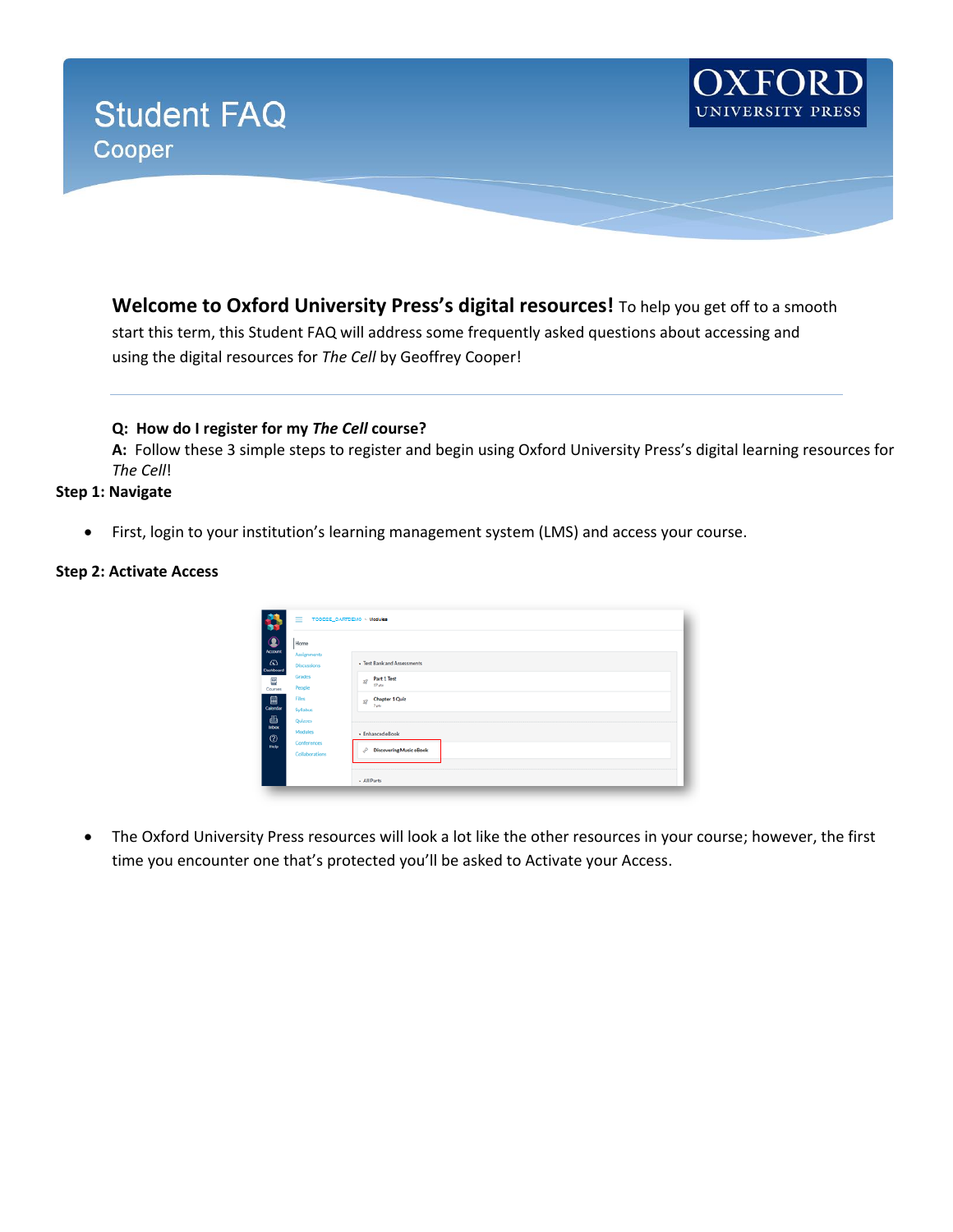



| This resource requires registration with an access code or philine purchase. All of the ways that you get access are listed believ.      |                                                                                                              |    |                                                                                                    |  |
|------------------------------------------------------------------------------------------------------------------------------------------|--------------------------------------------------------------------------------------------------------------|----|----------------------------------------------------------------------------------------------------|--|
| If you arrestly purchased access under a different email address you can use this link to transfer your access to addarmatiod gmall.com. |                                                                                                              |    |                                                                                                    |  |
| £.                                                                                                                                       |                                                                                                              |    |                                                                                                    |  |
| Begin as 14-day wish                                                                                                                     | Referen as access code                                                                                       |    | Purchase access with a Credit Carif.                                                               |  |
| Not sure if you're Heady to purchase<br>accessor) Client have to start a no-skillgation.<br>foie trial.                                  | Did you receive an access code with your<br>forestates and said are searching to Austi-<br><b>Click here</b> | ö. | Aire positionly to get access but don't have<br>an acurate code? Checkoat with PayPat.<br>Tuesday. |  |
|                                                                                                                                          |                                                                                                              |    | <b>Purchase access</b>                                                                             |  |

- When prompted to activate your access, you will have three options:
	- 1. Redeem an access code, which you may have purchased with a print text or separately
		- o If you select "Redeem an access code", you'll be prompted to enter the code you received with the purchase of your book or through your bookstore and then hit "Redeem". You'll then have access for the duration of time denoted with the code.

| Did you receive an access code with your book or purchase one at your bookstore?                                                                                                                                                                                                                                                                                                                                                               |  |
|------------------------------------------------------------------------------------------------------------------------------------------------------------------------------------------------------------------------------------------------------------------------------------------------------------------------------------------------------------------------------------------------------------------------------------------------|--|
| Your access code is 10 characters, not including hyphens, and is not case sensitive, Access codes may typically only be redeemed only once. If you porchased a<br>used book or rented a book. He previous owner may have already redeemed the code. If an, you can still purchase access here using your credit card or ask your<br>local localistors if they stock standatone access code cards.<br><b>SORRY CORPORATION</b><br><b>Padsam</b> |  |
| Click hang to return to all of the ways that you get access to this and other protected resources.                                                                                                                                                                                                                                                                                                                                             |  |
| If you have any questions or concerns, please visit our customer support FAO site, or contact DUP tech support by email at distribourd support (lying, com or by<br>phone at 855,281,8748 EUS and Canada snighand they will get you squared every.                                                                                                                                                                                             |  |

- 2. Purchase access with a credit/debit card or PayPal account
	- a. If you select "Purchase access with a Credit Card", you'll be prompted to checkout with PayPal. You will notice that much of the information has been populated for you already.
		- − When you've finished entering your information, click "Continue".
		- − You'll then see a purchase summary screen. Continue on to purchase access through PayPal.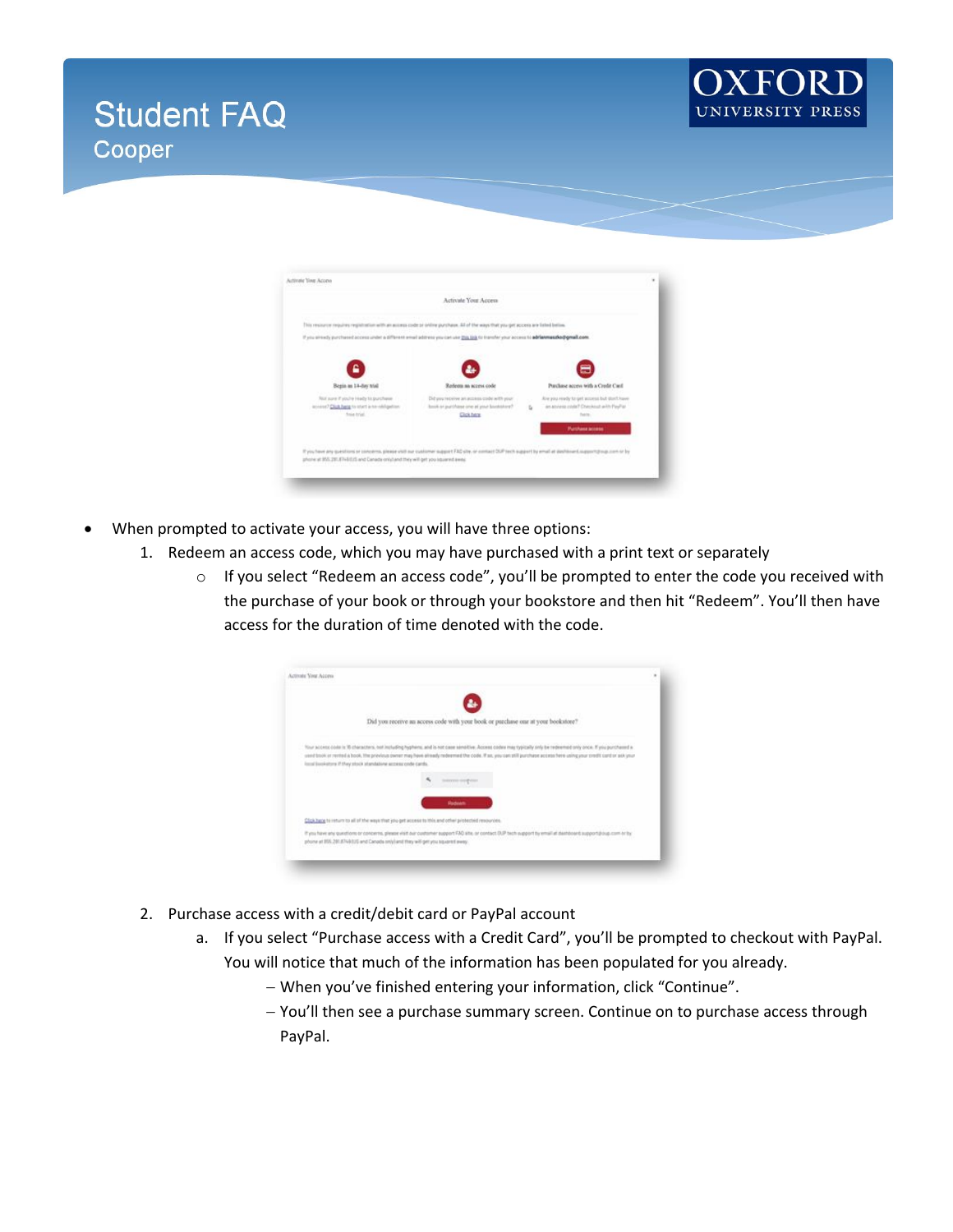



|                                                                                                                                                                                                                                                             |          | 2+<br>Are you ready to get access but don't have an access code? Checkout with PayPal here. |               |  |  |
|-------------------------------------------------------------------------------------------------------------------------------------------------------------------------------------------------------------------------------------------------------------|----------|---------------------------------------------------------------------------------------------|---------------|--|--|
| Complete the form below to complete your purchase on PayPal.com. No account is required for this process, you may choose to use one or checkout as a quest. If<br>you meant to redeem an access code to access these protected resources please click here. |          |                                                                                             |               |  |  |
|                                                                                                                                                                                                                                                             |          |                                                                                             |               |  |  |
| agranmaszkölpigmák.com                                                                                                                                                                                                                                      |          | By the People Brief 4a Student Resources                                                    |               |  |  |
| Country                                                                                                                                                                                                                                                     |          | <b>State/Province/Region</b>                                                                |               |  |  |
| Salect country                                                                                                                                                                                                                                              | ٠        | Please select a country first                                                               |               |  |  |
| Oti                                                                                                                                                                                                                                                         | Anteress |                                                                                             | Zaimatal Code |  |  |

### 3. Activate a free trial

- a. If you select "Begin a trial", you'll be prompted to redeem an access code or purchase access if you attempt to access locked content after the completion of the trial period.
	- − OUP will automatically count down the days of your free trial
	- − You will be prompted to redeem or purchase at the end of the trial
	- − All of your work during the trial period will be saved!

### **Q: What technical support resources are available to me?**

**A:** Our dedicated **Digital Support Team** is available by phone and email to assist students with technical questions. For support regarding Oxford content or gaining access to Oxford content, contact our Digital Support Team at:

- **Email:** [LearningLinkDirect.Support@oup.com](mailto:LearningLinkDirect.Support@oup.com)
- **Phone:** 855-281-8749
- **Website:** <https://oup.softwareassist.com/>
- **Digital Support Team Hours:**
	- Monday–Friday: between 9:00am–11:00pm (EST)
	- Saturday: between 11:30am–8:00pm (EST)
	- Sunday: between 11:30am–11:00pm (EST)

### **Q: Is it really worth accessing OUP's digital learning resources for this course?**

**A:** Yes! OUP's premium digital assets takes your learning to the next level and will help you succeed in your course. These digital learning solutions provide a variety of resources, exercises, and activities that drive and promote student success.

### **Q: How long will I have access to Oxford University Press's digital learning tools for my book?**